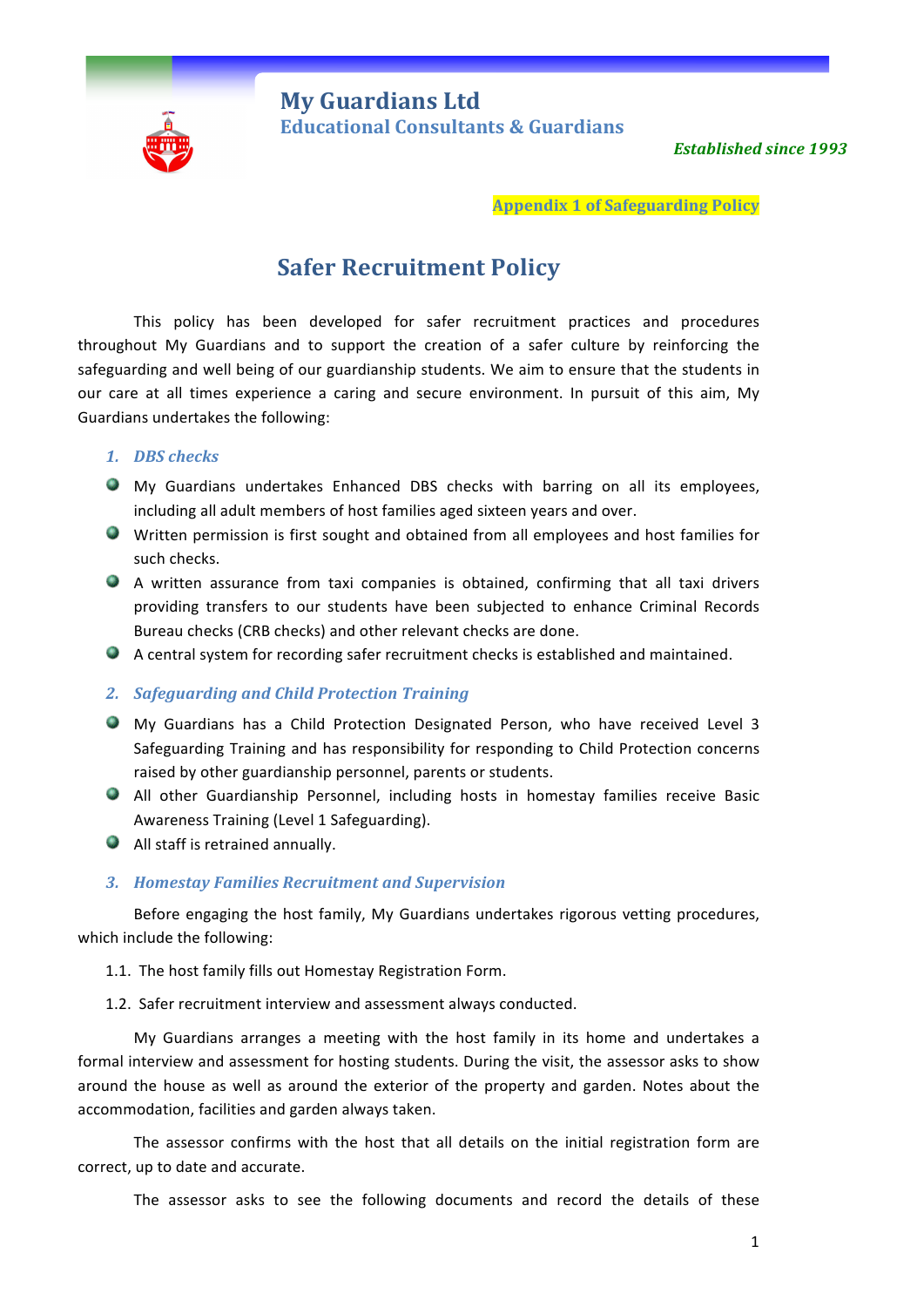documents on the assessment form.

a) Passport or Driving Licence: name on passport; date of birth; date of issue; date of expiry, passport number.

- b) Utility bill current, within the last three months.
- c) Household insurance date of issue and expiry date.
- d) Car insurance date of issue and expiry date.
- e) Gas safety certificate provided by an engineer who is 'Gas Safe' registered and expiry date.
	- *4. Host Family Interview:*

During the interview, the assessor asks questions relating to:

- $\bullet$  Reasons for becoming a host family and previous experience
- $\bullet$  Its attitude to hosting a student
- $\bullet$  Its response to sickness, an emergency or bad behaviour
- $\bullet$  Host's attitude to, and knowledge of safeguarding and child protection
- $\bullet$  House rules
- Alcohol, smoking, substance abuse
- $\bullet$  Electrical and gas safety
- **O** Meals
- $\bigcirc$  Use of the telephone, IT and Internet
- **C** Laundry
- **O** Transport

All responses to those questions are formally recorded. Detailed notes are kept of all staff and homestay interviews. We have a secure and efficient method for holding records.

- 1.3. Providing the interview is satisfactory, the assessor undertakes Enhanced Disclosure Barring Service Checks with barring on all host family members aged over sixteen years living in the household. Details of the person who undertook the checking and the date when the checks were completed are recorded.
- 1.4. References:

*My Guardians will request and follow up on two written references from people who have known the candidate for a minimum of two years. For staff and/or volunteers, one of these references* should be from the current or most recent employer. If this is their first job, at least one reference should be from a professional person. Referees may not be related to the employee. For *homestays, at least one of these references should ideally be from a professional person and* referees may not be related to the primary carer.

*Once the references have been received, My Guardians will verify the source of the reference. If concerns are raised within the reference, My Guardians will address these by telephoning the referee, so any further questions can be asked. A log of the call will be placed on file. The* references will be retained on file for the duration of contract/employment and then an agreed period of time afterward, normally 5-7 years. My Guardians shall check that information provided *in* references is not contradictory or incomplete. On receipt, references will be checked to ensure that all specific questions have been answered satisfactorily. The referee will be contacted to *provide further clarification as appropriate, for example if the answers are vague or if insufficient information is provided. They will also be compared for consistency with the information provided* by the candidate on their application form. Any discrepancies will be taken up with the candidate.